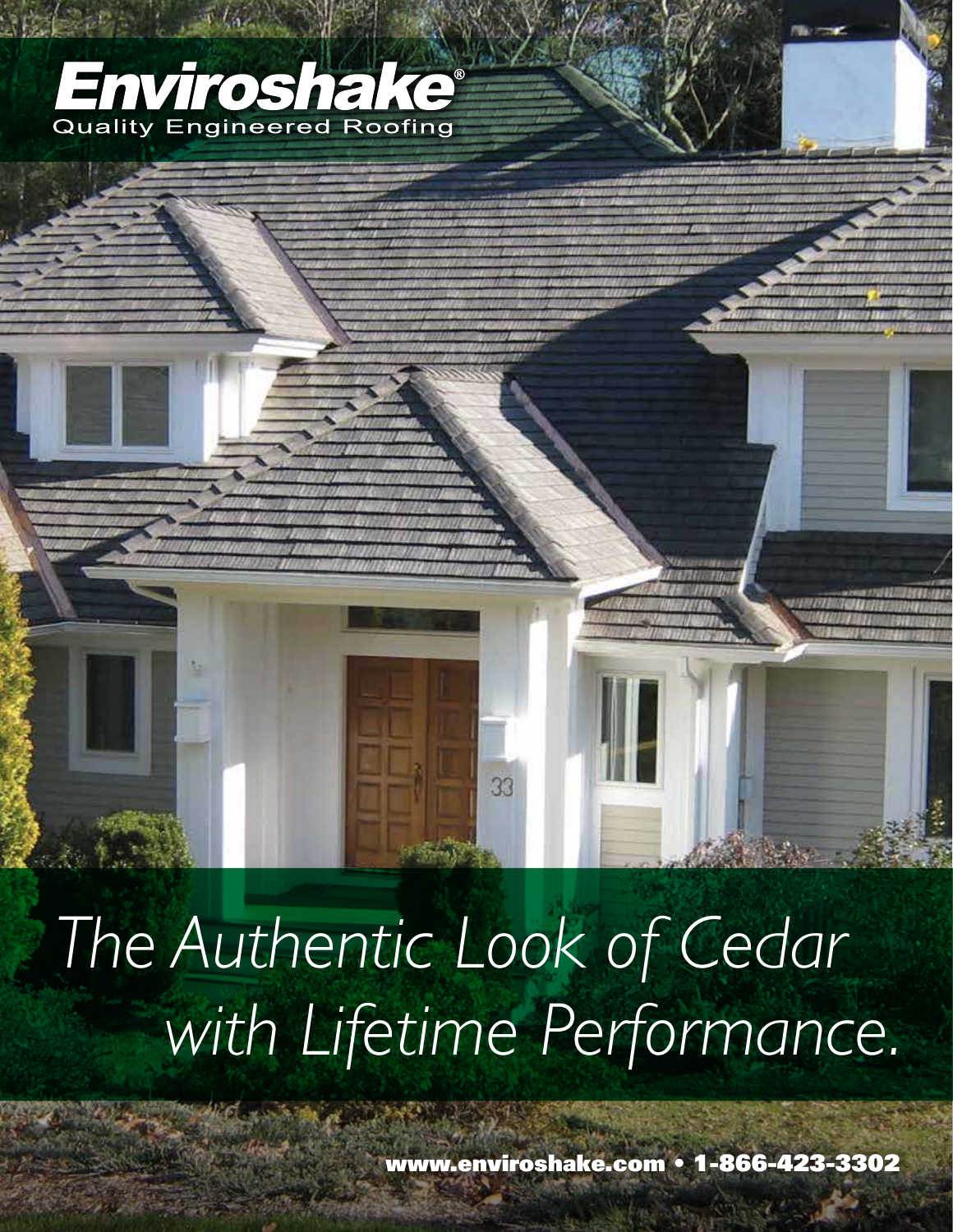## *The Authentic Look of Cedar with Lifetime Performance.*



## *LEED and NGBS Performance Assessment 57 Relevant Points & 16.5 Direct Cert. Points*

- CCMC Registration #13105-R
- CCMC (Canadian Construction Materials Centre) Technical Guide available on request
- CCMC Evaluation Report (Re-evaluated June 2009) available on request.
- The NAHB has assessed Enviroshake as contributing 16.5 direct NGBS points.
- Enviroshake® has been assessed by the USGBC as contributing between 1 and 2 points to LEED for homes, <4 for LEED 2009 NC, and <5 for LEED Canada NC, out of 9 available points.
	- **Roof Classification Test UBC 15.2** Class "C" Fire Rated as per ASTM E 108 (Class A system with a Class A underlayment)
	- **Wind Uplift Test** Roof passed as per ASTM D 3161-99a passed Miami Dade at 180 MPH
	- **Wind Driven Rain Test** -Modified Dade County PA 100-100–95 –meets performance requirements for Dynamic Pressure Water Infiltration Resistance
	- **Weatherometer Test** Meets test requirements in accordance with ASTM G155 and ASTM D 638 when viewed by 5x magnification there was no delaminating, cracking, erosion, or chalking that would affect the performance of the shake.
	-
	- **Impact Test UL2218 Level 4** Passed (State Farm Insurance approved for homeowner discounts where applicable)<br>• **Heat Transfer** An Enviroshake® by itself when installed on a 1/2" wood deck will only have transfer 31.6 Compared to a natural cedar shake that will transfer 39.03% of the heat imposed on it, Enviroshake® permits significantly less heat<br>transfer. **• Heat Transfer** - An Enviroshake® by itself when installed on a 1/2" wood deck will only have transfer 31.66% of the solar heat flow. transfer.



2001 Canadian Award of Excellence for Innovation











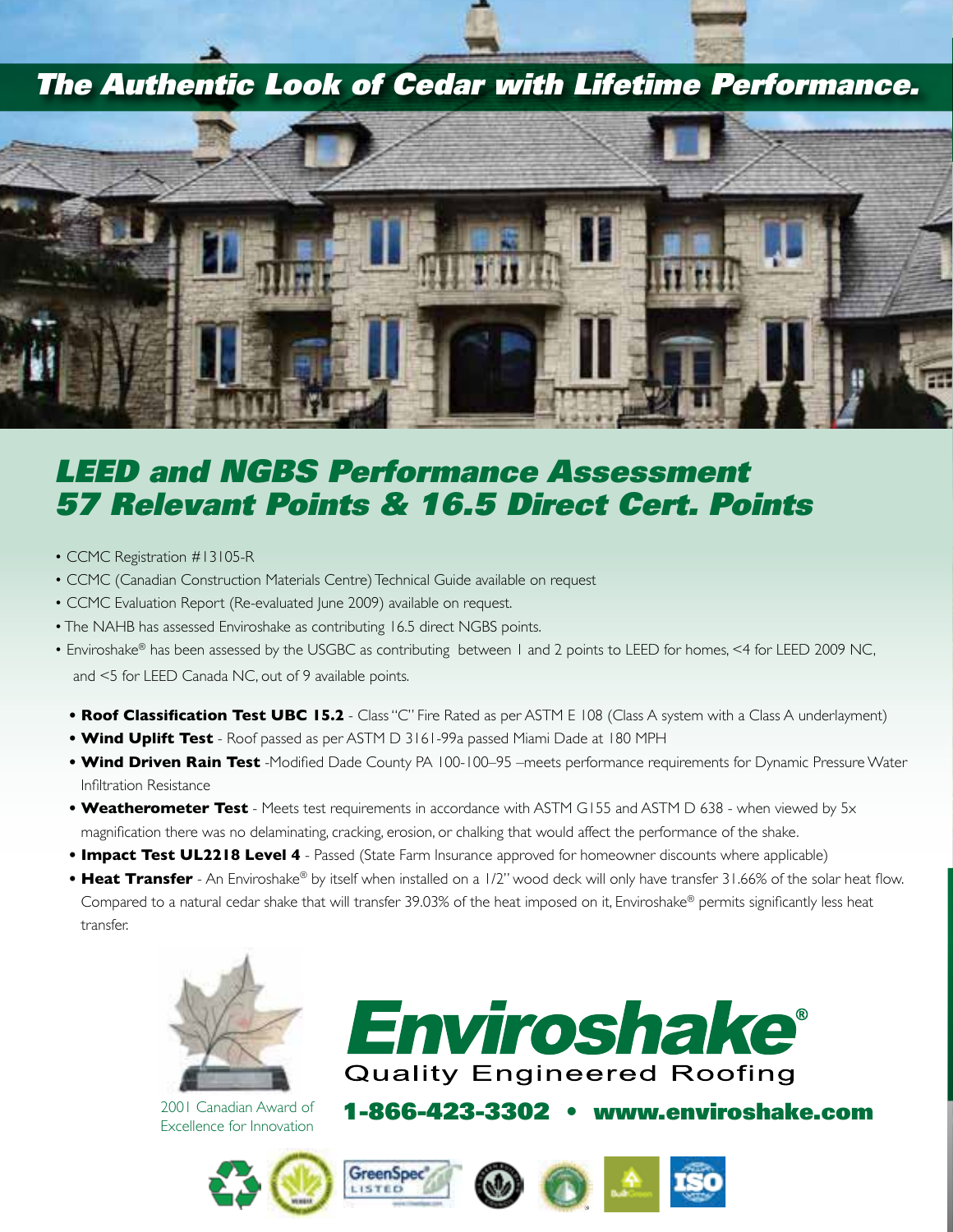

#### *TESTIMONIALS how great the Enviroshake roof looks even though it is not the traditional wood roof to which the neighbors have been used to seeing. I have had*

"We love our roof and are so very pleased that we made the decision to *purchase the Enviroshake roof. Just recently we had an appraiser come to* and strongly  $\int_{0}^{2\pi}$ *our home for an appraisal and this person could not believe our roof was not* the cedar shake shingles. They finally said they would accept our word after we offered to show them our purchase agreement. Guess, if we can fool an *appraiser, that would be considered a true testament that the Enviroshake*<br>definitely does have the leak of the codar shakes." *definitely does have the look of the cedar shakes."*

*-Bill & Betsy Buchanan*   $\alpha$  and shakes and shakes and shakes are susceptible to problems are susceptible to problems are susceptible to problems are susceptible to problems are susceptible to problems are susceptible to problems are susceptible

"I was the 1st one in my neighborhood to consider a substitute for red *cedar shingles, but now my neighbors have often stop by and comment on*  $\alpha$ essal shingles, see horting holghs have spent step by and commence on and meet chimney or our other features and meet  $\alpha$  system with a system with a system with a system with a system with a system with a system with a s *wow* great the Enviroshake roof looks even though it is not the traditional line is a strong that if  $\alpha$  both and  $\alpha$ roof to much the roofs to be all about the roofs interesting walked on the roofs in the roofs in the roofs of than the roofs in the roofs in the roofs in the roofs in the roofs in the roofs in the roofs in the roofs in the so great. Overall, I am very satisfied with the Enviroshake roof and strongly so great. Overall, I am very sauspied with the Enviroshake roof and strong<br>recommend it as a cost efficient, long lasting substitute for a traditional *cedar wood roof. "* be as a cost efference iong ideang substitute for a d *Endit, i difficulty* sadspeed with the Enviroshing foot and submgry<br>It as a cost efficient, long lasting substitute for a traditional

*-Peter Minior* • The products were designed and tested to be one of the most

### **DURABILITY depending on conditions require**  $\mathbf{C} = \mathbf{C} \mathbf{C}$

- Authentic cedar shakes and shingles are susceptible to problems such as decay, insect infestation, moss, fungus and mildew. regular maintenance or a topical treatment in an attempt to entic cedar shakes and shingles are susceptible to pro-
- **Enviroshake<sup>®</sup> and Enviroshingle<sup>®</sup> are Fire Retardant** and meet Class C (Class A system with a Class A underlayment.)
- Modern cedar shakes and shingles are less durable than they used to be as newer growth cedar is used instead of more dense old growth trees. They may also be cut to thinner thicknesses than that used years ago. Old growth cedar shake roofs used to last **Fig. 11.12 Products** were designed and tested to be one 40 years if installed properly. Current roofs may last 15-20 years depending on conditions and installation. Cedar roofs require regular maintenance or a topical treatment in an attempt to extend their lives. No maintenance is required for an  $\it Enviroshake^{\otimes}$  or **Enviroshingle<sup>®</sup> roof.**
- Cedar roofs may be damaged by walking on them, which may be required to repair damage from falling branches or to do maintenance of the chimney or other features external to the roof covering. Both *Enviroshake®* and *Enviroshingle®* roofs tolerate being walked on with no damage. residential comparative commercial, resort, and religious properties properties properties properties properties
- **Both** *Enviroshake®* **and** *Enviroshingle®* **are**  backed by a lifetime, fully transferable warranty. *Enviroshake ® Enviroshingle®*
	- The products were designed and tested to be one of the most durable roofing products in the market. It has been test to -40 and +40 degrees Celsius as required by the National Building Code of Canada Authorization CCMC 13105-R. The material does not absorb moisture in excess of 3% and therefore is not susceptible to the freeze/thaw problems associate with cedar. It is also resistant to moss, mold and mildew.
	- **Enviroshake<sup>®</sup> Inc.** products have been installed on over 5000 residential commercial, historical, resort, and religious properties for over 15 years with 100% customer satisfaction.



*Enviroshake ® Enviroshingle®*

*Enviroshake offers a hand split ® ®shake look at a 9" reveal*

#### ${\it Enviroshake^{\otimes}}$  a  ${\it Enviroshingle^{\otimes}}$



*Enviroshake ®* offers a hand split shake look *a t a �9 "* reveal *at a 5" reveal Enviroshingle offers a perfection taper sawn shingle look*